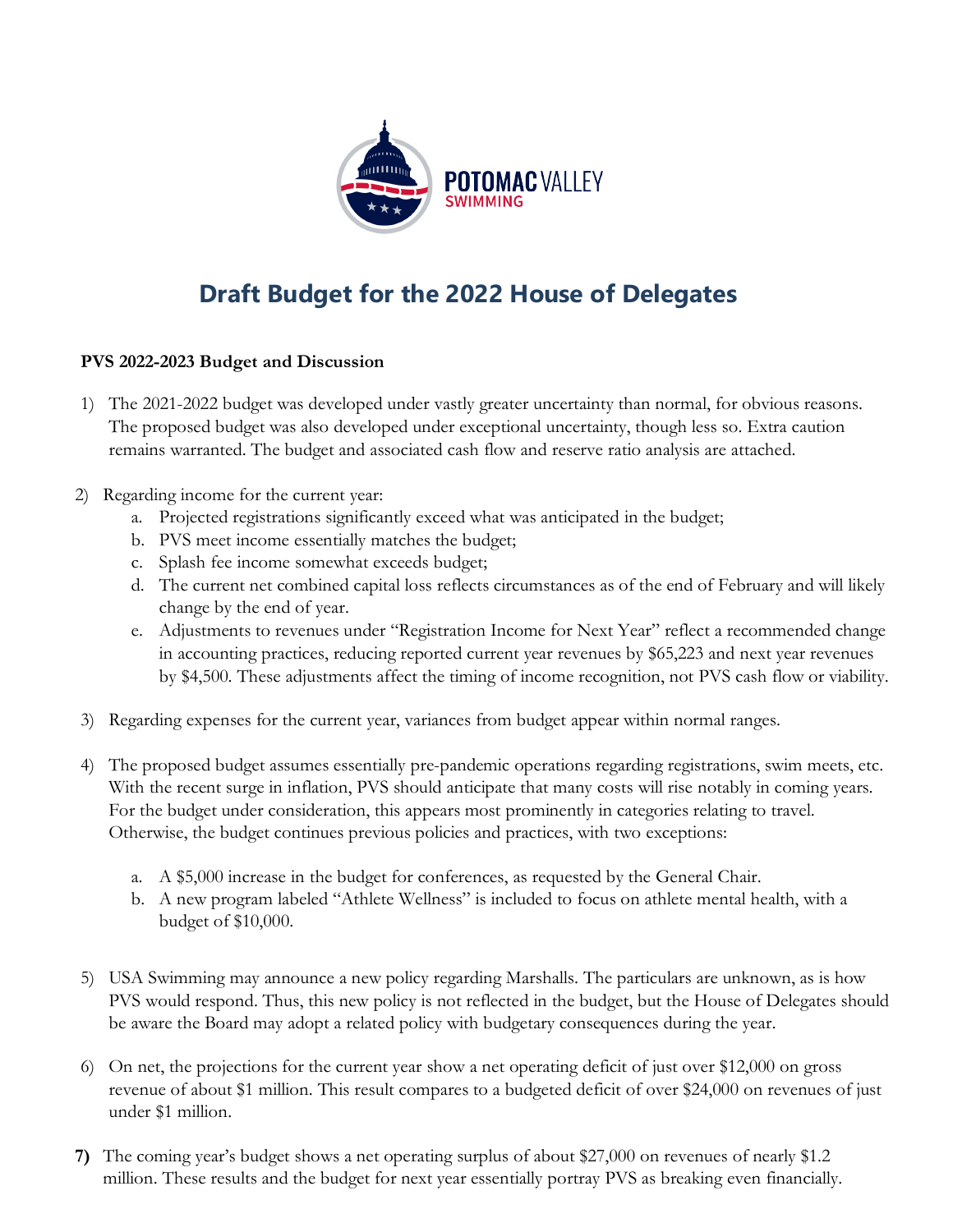**8)** The reserve ratio indicates an organization's financial strength by showing total cash and cash-equivalent assets compared to typical annual expenses. According to PVS Policies and Procedures, the PVS reserve ratio should fall between 60% and 100%. The reserve ratio projected for the current year is 84% and for next year is 78%.

Respectfully submitted,

J.D. Foster Vice Chair Finance Potomac Valley Swimming March 29, 2022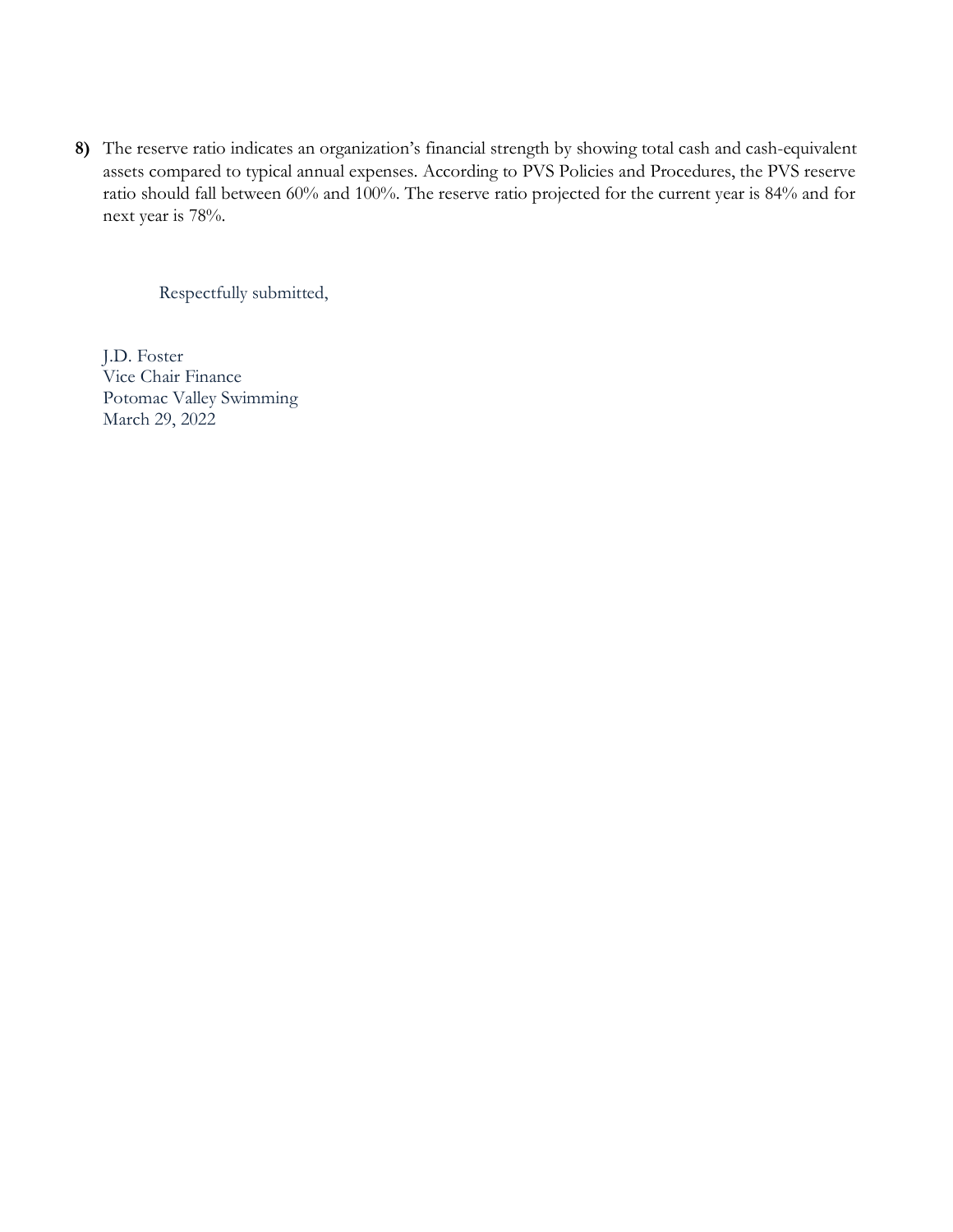|                                          |            |                |               | EOY         | Proposed      |
|------------------------------------------|------------|----------------|---------------|-------------|---------------|
|                                          | Actuals    | <b>Actuals</b> | <b>Budget</b> | 2021-2022   | <b>Budget</b> |
|                                          | 8/31/2020  | 8/31/2021      | 2021-22       | Projections | 2022-23       |
| Revenue                                  |            |                |               |             |               |
| <b>Registration -- Athletes</b>          |            |                |               |             |               |
| <b>Registration Income</b>               | 1,005,840  | 653,846        | 812,630       | 1,100,000   | 1,150,000     |
| Flex to Premium Reg                      | 21,870     | 42,320         | 21,150        | 27,000      | 28,000        |
| USA Swimming -- Athlete/Flex             | $-705,310$ | -484,282       | $-585,420$    | $-789,400$  | $-824,600$    |
| Seasonal & Flex Registration             | 25,183     | 34,070         | 33,975        | 22,000      | 23,000        |
| USA Swimming -- Seasonal/Flex            | $-12,750$  | $-17,530$      | $-17,100$     | $-11,000$   | $-11,500$     |
| <b>PVS Relief Funds</b>                  | $-164,338$ | $-107,296$     | 0             | 0           | 0             |
| <b>Total Registration</b>                | 170,495    | 121,128        | 265,235       | 348,600     | 364,900       |
| <b>Registration -- Non-Athletes</b>      |            |                |               |             |               |
| <b>Registration Income</b>               | 55,242     | 44,032         | 49,962        | 52,000      | 55,000        |
| USA Swimming -- Reg Income               | $-55,242$  | $-44,032$      | -49,962       | $-52,000$   | $-55,000$     |
| <b>Total Registration</b>                | 0          | 0              | 0             | 0           | 0             |
| <b>Registration -- Clubs</b>             |            |                |               |             |               |
| <b>Registration Income</b>               | 5,000      | 4,400          | 4,500         | 4,600       | 4,600         |
| Associate Club Reg Fee                   | 0          | 0              | 0             | 0           | 0             |
| <b>USA Swimming -- Clubs</b>             | $-3,500$   | $-3,080$       | $-3,150$      | $-3,220$    | $-3,220$      |
| <b>Total Registration -- Clubs</b>       | 1,500      | 1,320          | 1,350         | 1,380       | 1,380         |
| <b>Registration Income for Next Year</b> | 0          | $-27,777$      | 0             | $-93,000$   | $-97,500$     |
| <b>From Previous Year</b>                | 0          | 0              | 0             | 27,777      | 93,000        |
| <b>Total Registration Income</b>         | 1,113,135  | 750,891        | 922,217       | 1,137,157   | 1,256,100     |
| <b>Total USA Swimming</b>                | -941,140   | $-656,220$     | -655,632      | -852,400    | -894,320      |
| <b>Total PVS</b>                         | 171,995    | 94,671         | 266,585       | 284,757     | 361,780       |
| <b>PVS Meet Entries</b>                  |            |                |               |             |               |
| Entry Income                             | 295,385    | 161,550        | 493,030       | 400,000     | 425,000       |
| Athlete Surcharge                        | 0          | 47,120         | 0             | 100,000     | 105,000       |
| Other                                    | 0          | 7,282          | 0             | 0           | 0             |
| <b>Outreach Refunds</b>                  | -75        | 0              | $-450$        | $-200$      | $-500$        |
| <b>Total PVS Meets</b>                   | 295,310    | 215,952        | 492,580       | 499,800     | 529,500       |
| <b>Other Meets</b>                       |            |                |               |             |               |
| Splash Fees                              | 89,287     | 41,863         | 99,380        | 140,000     | 145,000       |
| Open Water Event                         | 0          | 0              | 5,000         | 0           | 5,000         |
| <b>Total Other Meets</b>                 | 89,287     | 41,863         | 104,380       | 140,000     | 150,000       |
| <b>Zone Team Fees</b>                    | 0          | 5,400          | 84,530        | 85,000      | 85,000        |
| <b>Diversity Select Camp</b>             | 0          | 0              | 0             | 0           | 0             |
| <b>Equipment Rental Income</b>           | 7,711      | 10,344         | 9,000         | 10,000      | 10,000        |
| Swimposium                               | 0          | 0              | 0             | 3,400       | 0             |
| <b>Financial &amp; Other Income</b>      |            |                |               |             |               |
| Miscellaneous                            | 11,625     | 30,405         | 7,000         | 30,000      | 5,000         |
| Dividend & Interest                      | 5,728      | 3,688          | 5,400         | 4,000       | 4,000         |
| Cap Gain/Loss (Unrealized)               | 44,657     | 50,292         | 0             | $-60,000$   | $-30,000$     |
| Cap Gain/Loss (Realized)                 | 1,484      | 7,132          | 0             | 28,000      | 30,000        |
|                                          | 0          | 0              | $-2,760$      | 0           | 0             |
| PPP & Deferred Revenue                   |            |                |               |             |               |
| <b>Total Finanancial &amp; Other</b>     | 63,494     | 91,517         | 9,640         | 2,000       | 9,000         |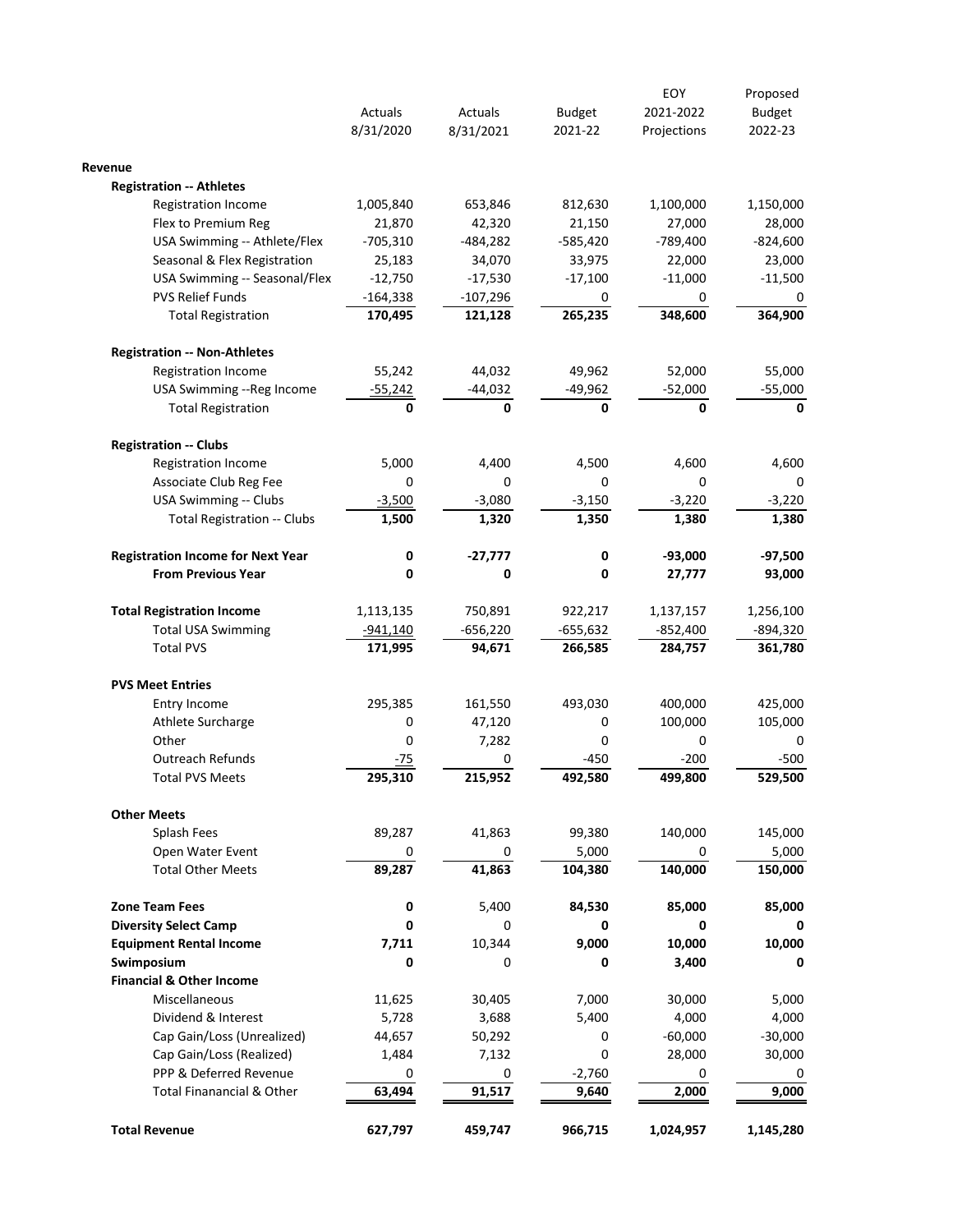| 8/31/2020<br>65,059<br><b>Meet Management Fees</b><br>160,538<br>25,266<br>10,429<br>261,292 | 8/31/2021<br>19,622<br>151,264<br>13,159<br>18,075                                                                                                    | 2021-22<br>85,055<br>360,190<br>33,090                                        | Projections<br>140,000<br>360,000<br>50,000                             | 2022-23                                                                  |
|----------------------------------------------------------------------------------------------|-------------------------------------------------------------------------------------------------------------------------------------------------------|-------------------------------------------------------------------------------|-------------------------------------------------------------------------|--------------------------------------------------------------------------|
|                                                                                              |                                                                                                                                                       |                                                                               |                                                                         |                                                                          |
|                                                                                              |                                                                                                                                                       |                                                                               |                                                                         | 140,000<br>380,000                                                       |
|                                                                                              |                                                                                                                                                       |                                                                               |                                                                         |                                                                          |
|                                                                                              |                                                                                                                                                       |                                                                               |                                                                         |                                                                          |
|                                                                                              |                                                                                                                                                       |                                                                               |                                                                         | 53,000                                                                   |
|                                                                                              |                                                                                                                                                       | 41,350                                                                        | 32,000                                                                  | 32,000                                                                   |
|                                                                                              | 202,120                                                                                                                                               | 519,685                                                                       | 582,000                                                                 | 605,000                                                                  |
| 0                                                                                            | 0                                                                                                                                                     | 14,000                                                                        | 0                                                                       | 14,000                                                                   |
|                                                                                              |                                                                                                                                                       |                                                                               |                                                                         |                                                                          |
| 20,462                                                                                       | 20,928                                                                                                                                                | 22,000                                                                        | 18,000                                                                  | 25,000                                                                   |
|                                                                                              |                                                                                                                                                       |                                                                               |                                                                         | 1,800                                                                    |
| <b>Evaluators OQM Events</b>                                                                 |                                                                                                                                                       |                                                                               |                                                                         | 6,000                                                                    |
|                                                                                              |                                                                                                                                                       |                                                                               |                                                                         | 28,000                                                                   |
|                                                                                              |                                                                                                                                                       |                                                                               |                                                                         | 3,000                                                                    |
| 42,481                                                                                       | 43,430                                                                                                                                                | 69,250                                                                        | 53,300                                                                  | 63,800                                                                   |
| 28,727                                                                                       | 14,160                                                                                                                                                | 24,750                                                                        | 20,000                                                                  | 22,000                                                                   |
| 0                                                                                            | 20,344                                                                                                                                                | 98,485                                                                        | 115,000                                                                 | 120,000                                                                  |
| 31,500                                                                                       | 51,283                                                                                                                                                | 61,600                                                                        | 65,000                                                                  | 50,000                                                                   |
| 24,106                                                                                       | 0                                                                                                                                                     | 14,000                                                                        | 10,000                                                                  | 20,000                                                                   |
|                                                                                              |                                                                                                                                                       |                                                                               |                                                                         |                                                                          |
| 0                                                                                            |                                                                                                                                                       | 1,250                                                                         | 1,000                                                                   | 1,000                                                                    |
| Diversity, Equity, and Inclusion<br>1,575                                                    | 7,300                                                                                                                                                 | 13,000                                                                        | 5,000                                                                   | 13,000                                                                   |
| 2,500                                                                                        | 0                                                                                                                                                     | 2,800                                                                         | 0                                                                       | 2,800                                                                    |
| 100                                                                                          | 10                                                                                                                                                    | 410                                                                           | 200                                                                     | 400                                                                      |
| Club & Coach Development<br>189                                                              | 125                                                                                                                                                   | 2,500                                                                         | 2,000                                                                   | 2,500                                                                    |
| 0                                                                                            | 0                                                                                                                                                     | 0                                                                             | 0                                                                       | 10,000                                                                   |
| 0<br><b>Athlete Awards &amp; Grants</b>                                                      | 0                                                                                                                                                     | 1,000                                                                         | 1,000                                                                   | 1,000                                                                    |
| 0                                                                                            | 0                                                                                                                                                     | 2,500                                                                         | 3,600                                                                   | 0                                                                        |
| 4,364                                                                                        | 7,435                                                                                                                                                 | 23,460                                                                        | 12,800                                                                  | 30,700                                                                   |
|                                                                                              |                                                                                                                                                       |                                                                               |                                                                         |                                                                          |
| 3,237                                                                                        | 3,242                                                                                                                                                 | 3,500                                                                         | 3,000                                                                   | 4,000                                                                    |
| Lifetime & Staff Registration<br>124                                                         | 1,192                                                                                                                                                 | 1,192                                                                         | 200                                                                     | 1,132                                                                    |
| 1,659                                                                                        | 1,443                                                                                                                                                 | 1,600                                                                         | 1,500                                                                   | 1,500                                                                    |
| Merchant Fees/QB & PP<br>1,103                                                               | 1,344                                                                                                                                                 | 1,600                                                                         | 1,000                                                                   | 1,500                                                                    |
| <b>Outside Contractor Services</b><br>9,453                                                  | 7,200                                                                                                                                                 | 7,500                                                                         | 8,000                                                                   | 8,000                                                                    |
| 7,000                                                                                        | 12,000                                                                                                                                                | 7,000                                                                         | 7,000                                                                   | 13,000                                                                   |
|                                                                                              | 59                                                                                                                                                    | 100                                                                           | 0                                                                       | 1,000                                                                    |
| 119,758                                                                                      |                                                                                                                                                       |                                                                               |                                                                         | 146,000                                                                  |
|                                                                                              |                                                                                                                                                       |                                                                               |                                                                         | 11,200                                                                   |
|                                                                                              |                                                                                                                                                       |                                                                               |                                                                         | 3,200                                                                    |
|                                                                                              |                                                                                                                                                       | 0                                                                             | 0                                                                       | 0                                                                        |
|                                                                                              |                                                                                                                                                       |                                                                               |                                                                         | 2,000                                                                    |
| 191,932<br><b>Total General Administration</b>                                               | 187,842                                                                                                                                               | 167,065                                                                       | 179,270                                                                 | 192,532                                                                  |
| 584,402                                                                                      | 526,614                                                                                                                                               | 992,295                                                                       | 1,037,370                                                               | 1,118,032                                                                |
|                                                                                              | -66,867                                                                                                                                               | $-25,580$                                                                     | $-12,413$                                                               | 27,248                                                                   |
|                                                                                              | 1,055<br>4,495<br>10,717<br>5,752<br>9,999<br>9,161<br>Invest. Advisory Fee -- RBC<br>1,821<br>Relief Grant and Expenses<br>27,265<br>1,352<br>43,395 | 1,583<br>1,044<br>18,880<br>995<br>129,840<br>9,933<br>2,850<br>18,000<br>739 | 2,800<br>5,750<br>36,200<br>2,500<br>130,000<br>9,945<br>3,100<br>1,528 | 1,300<br>6,000<br>25,000<br>3,000<br>143,000<br>10,970<br>3,100<br>1,500 |